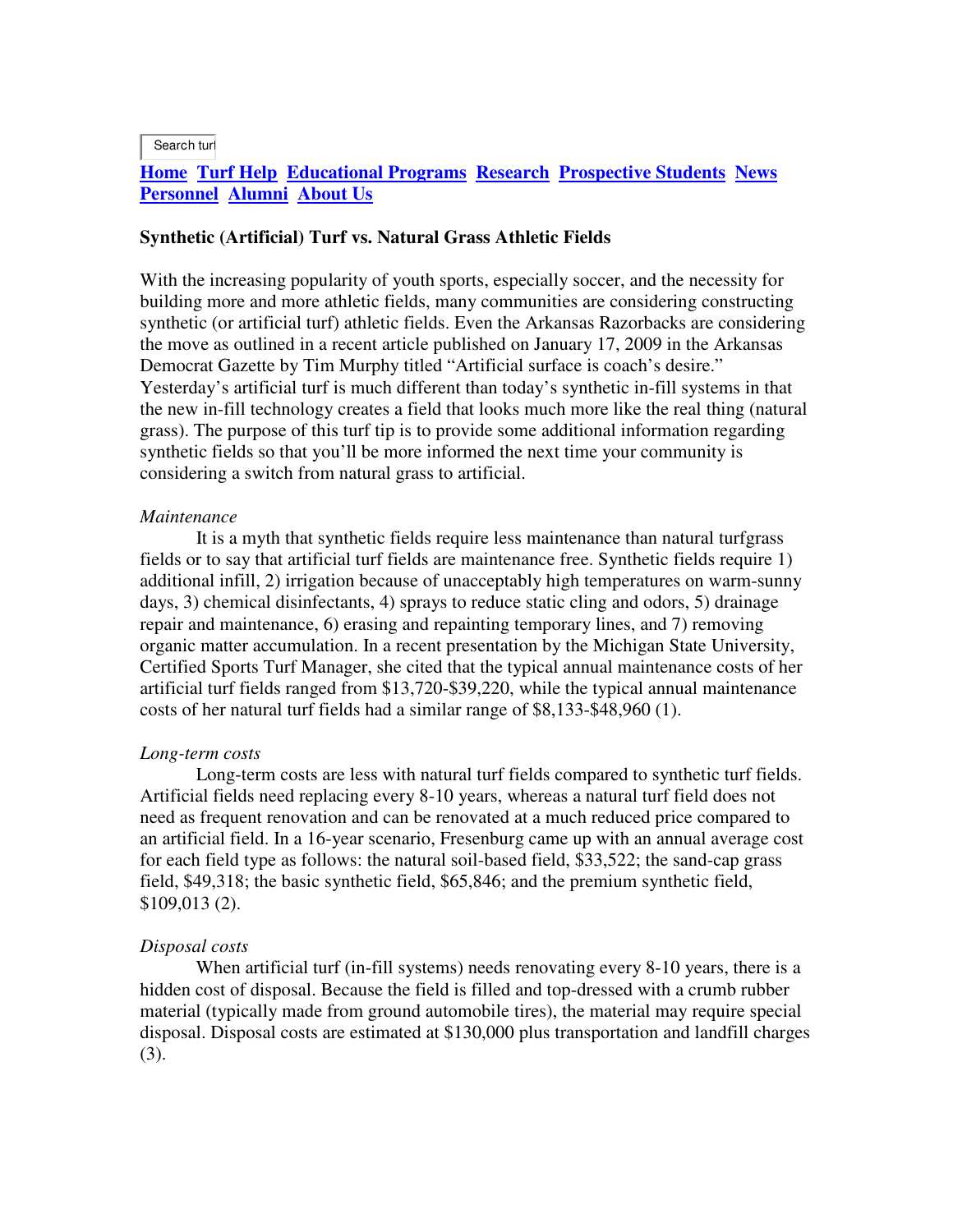## *Warranty concerns*

 Artificial turf (in-fill type) is a relatively new product. As such, its complete life span and maintenance requirements are not fully known. When considering the purchase of one of these systems, the answer to several questions should be researched prior to purchase. These questions include (adapted from *Natural Grass and Artificial Turf: Separating Myths and Facts*)(3):

- Will the artificial turf manufacturing and installation company provide a warranty specifying the expected life of the product?
- Will the selling firm provide a warranty bond for the life of the product? This will ensure that there is some legitimate recourse in the event of a product failure even if the seller is no longer in business.
- What is the longest period of time the artificial field being specified has been in use at another school, college, or university?
- What conditions or maintenance practices will void the field's warranty?
- Does a single warranty cover all aspects of the artificial field's soil base preparation, base materials, artificial turf materials, etc; will there be separate warranties and warranty voiding conditions for each element, some of which could contravene each other?
- What is the minimum and maximum financial investment in specialized equipment that must be purchased to maintain the artificial field at a level that will provide maximum playing conditions and maintain the warranty?
- What level of technical training is supplied, recommended, or required for the maintenance crew in order to properly maintain the area and the warranty conditions?
- What are the warranty requirements or recommended processes to address each of the following repair or replacement demands of the artificial surface:
	- o Damage caused by fire? Large and small areas.
	- o Damage caused by vandalism?
	- o Discoloration of areas caused by wear pattern differences?
	- o Replacement of areas caused by wear or other physical or weather-related damage?

## *Player preference*

 A recent survey of 1,511 active NFL players by the NFL players association found that 73% of the players preferred playing on a natural grass system, while only 18% preferred artificial turf (4). Nine-percent of the players had no preference.

## *Player injuries*

 There is a lack of research comparing injuries incurred on new in-fill artificial fields vs. natural grass fields (5). There are data indicating that the traditional artificial turf fields increased athlete injury, primarily due to increased surface hardness. Although actual data are not available, anecdotal data are available from NFL players. Players were asked in a 2006 survey "Which surface do you think causes more soreness and fatigue to play on?". Five-percent felt like natural grass systems increased fatigue, while 74% felt that artificial turf systems were more responsible for fatigue (5). Twenty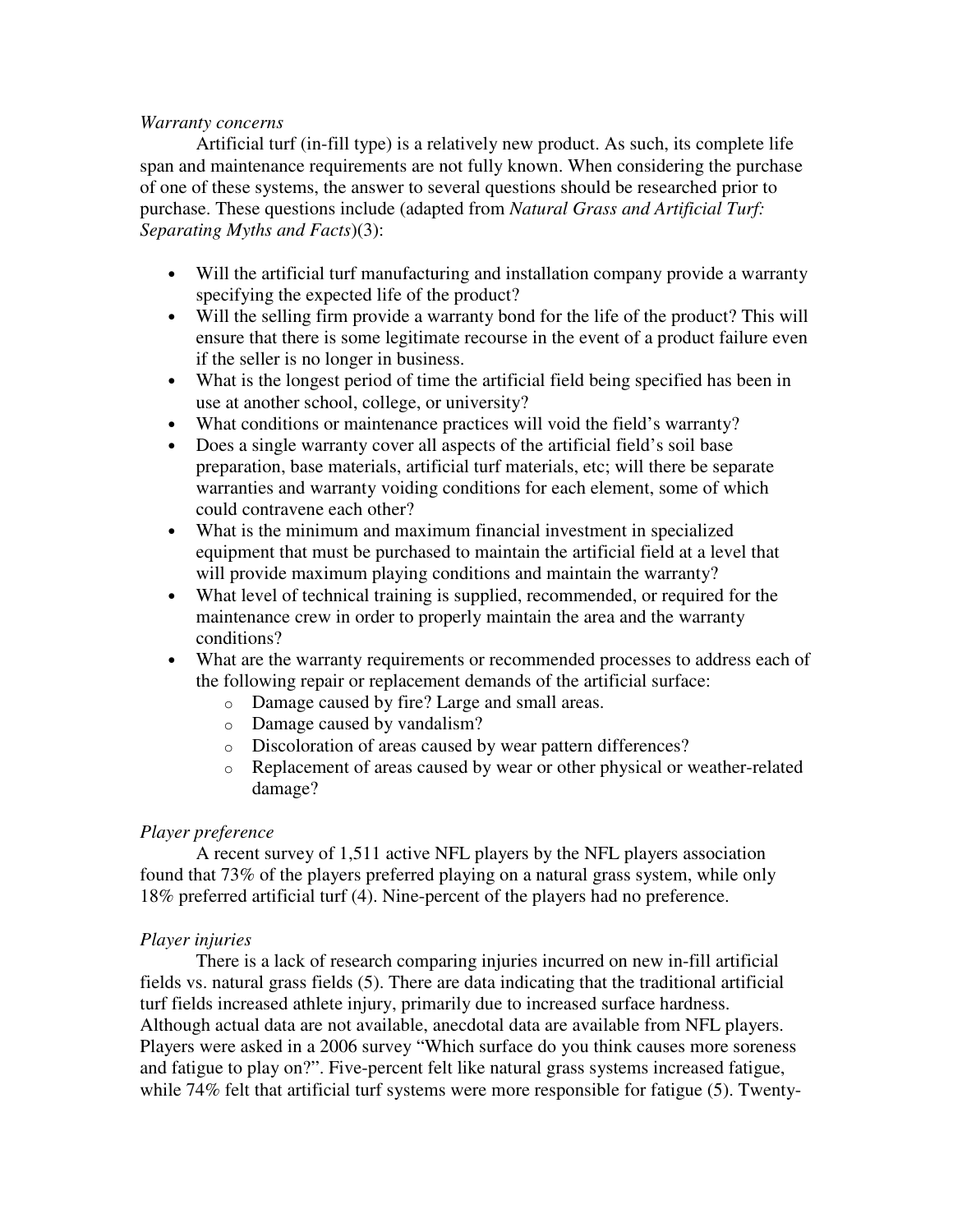one percent felt they were the same. In the open comments section of the survey, the most common comment was "make all fields grass to prevent injuries."

### *Potential increases in infections*

 An aspect of synthetic turf that is now receiving increased scrutiny is the potential for increased incidences of infections among players that play primarily on in-fill systems. In a report titled "Texas Football Succumbs to Virulent Staph Infection From Turf", at least 276 football players were reported to be infected with an antibioticresistant staph infection, a rate of 517 for each 100,000 individuals (6). The U.S. Centers for Disease Control and Prevention in Atlanta reported a rate for the general population of 32 in 100,000. These infections were primarily associated with increased skin abrasions associated with synthetic turf and the risk of infection that might occur off the field from infections. In-fill systems must now be routinely treated with special disinfectants to reduce the likelihood of infections, adding another cost to the maintenance of these fields.

#### *High temperatures*

 Artificial fields cannot be played on all the time due to temperature build-up on warm-sunny days. Artificial field surface temperatures have been documented as high as 199°F on a sunny day with an air temperature of 98°F (7). Researchers at Brigham Young University reported that the surface temperature of a synthetic football field on campus averaged 117°F, with a daily high of 157°F (8). On an adjacent natural grass field the surface temperature averaged 78°F, with a daily high of 89°F. Researchers at Penn State University studied the effect of using irrigation to reduce surface temperatures of synthetic fields and discovered that temperature could be decreased with irrigation, but the effects were short-lived (20 minutes) (9). Because of these high temperatures, an artificial field will remain largely unusable during warm days. Additionally, practicing on an artificial field could increase the incidence of heat stroke, muscle cramping, and overall athlete fatigue. Coaches holding practices on synthetic fields will need to monitor athlete health more closely and will need to limit the duration of practices on these surfaces to reduce the risk of athlete injury.

 The images below comparing air, water, bermudagrass, sand, asphalt, and synthetic turf surface temperatures illustrate how hot a synthetic field can reach during a warm day.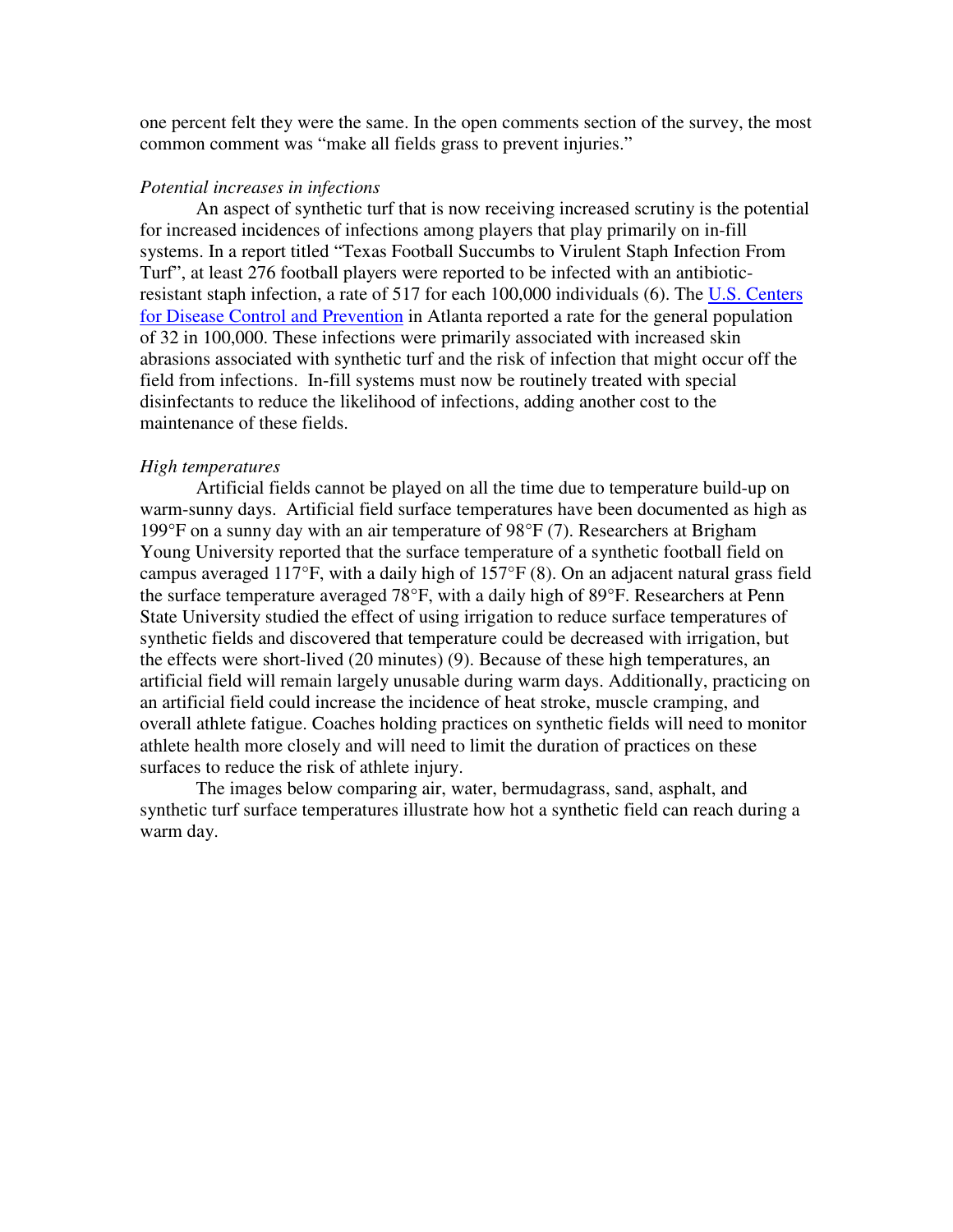

Photos courtesy L.B. McCarty, Clemson University

Going green

 With continuing efforts to increase the sustainability of all of our communities, a synthetic turf is a move in the wrong direction. Synthetic fields do not require fertilizer or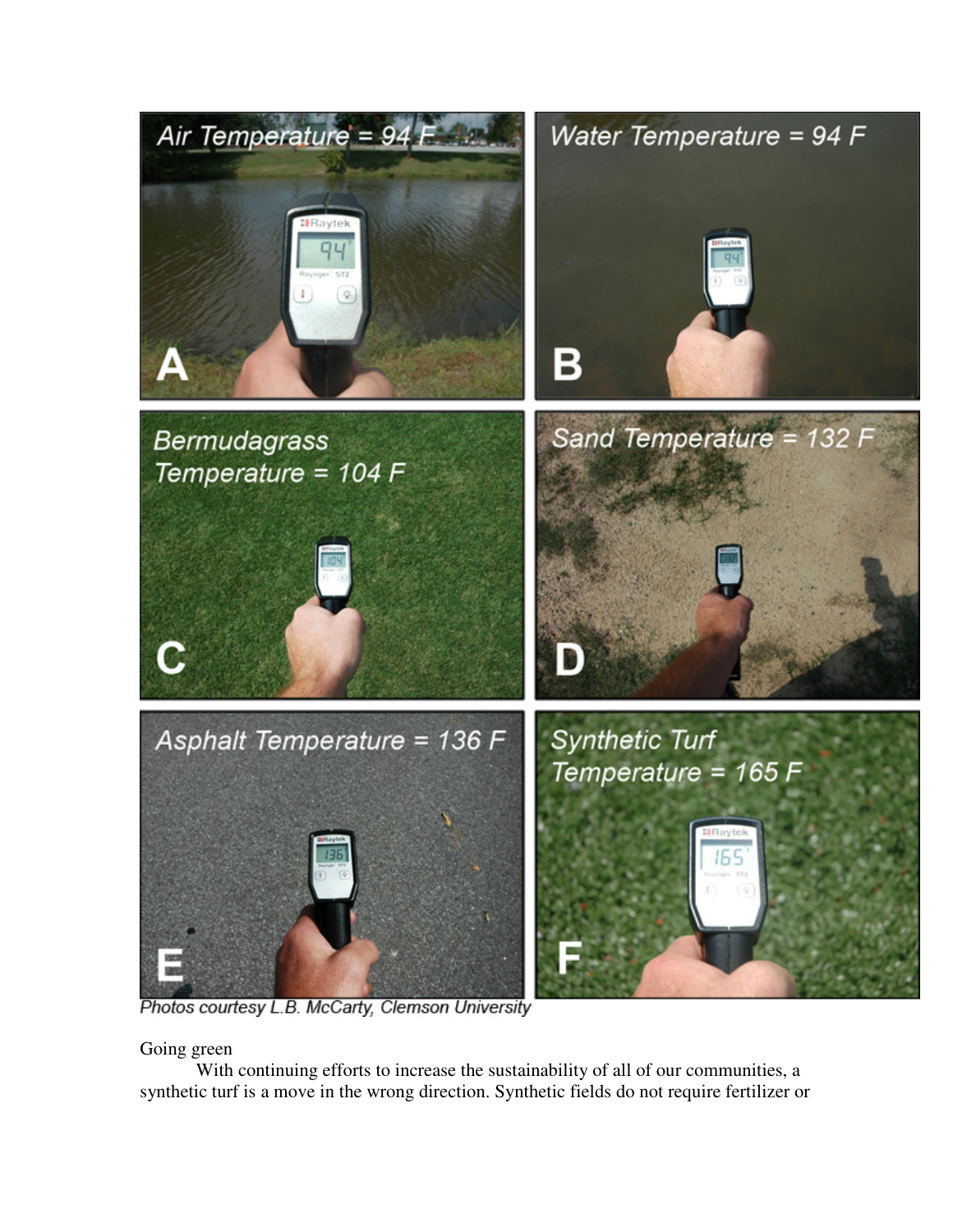pesticides, which may make them seem environmentally friendly but keep in mind the following:

- Synthetic fields are made of plastic and then in-filled with pulverized rubber particles instead of plants as on a natural grass field.
- Both the synthetic turf and the rubber must be disposed of when the field reaches its life capacity (8-10 yrs). Natural grass fields require renovation less frequently with much reduced renovation costs.
- Synthetic fields do not cool the environment like natural turf.
- Synthetic fields and natural grass fields have similar irrigation requirements since both need irrigation in warmer months and little to no irrigation in cooler months.
- Synthetic fields do not help to filter air and water pollutants.
- Synthetic fields do not fix CO2 (carbon-dioxide) and release O2 (oxygen) as do natural grass fields.
- The net carbon loss for a synthetic field is high, whereas a natural grass field will have a net carbon gain despite the need for fertilizer and some pesticide inputs to maintain a natural grass.

I don't dispute that there are certain situations in which an artificial field might be an appropriate choice and I don't disregard a coach's preference. We also do not dispute that an artificial field could host more events each year, which could be beneficial in certain situations. I simply wanted to write this turf tip to provide some additional information about artificial turf fields that you are not likely to get from companies who supply these products. Please take a look at the references below for more information about synthetic athletic fields.

# Aaron Patton

# **References:**

- Fouty, Amy. "A Sport Field Manager's Perspective: Synthetic Turf Considerations, Maintenance Costs and Concerns" May 11, 2005 presentation at the Synthetic Turf Infill Seminar, Detroit, Michigan. Reviewed by Lynn Brakeman in "Experts Spell Out True Cost of Synthetic Turf Maintenance." Athletic Turf News, May 24, 2005.
- Adamson, C. 2008. Synthetic Turfgrass Costs Far Exceed Natural Grass Playing Fields. Available at: http://cafnr.missouri.edu/research/turfgrass-costs.php/.
- Turfgrass Resource Center. 2008. Natural grass and artificial turf: Separating myths and facts. Available at: http://www.turfgrasssod.org/webarticles/anmviewer.asp?a=130&z=37/.
- National Football League Players Association. 2006. NFL layers playing surfaces opinion survey. Available at: http://www.turfgrasssod.org/webarticles/articlefiles/130- NFLPA\_Players\_Playing\_Surface\_Survey.pdf
- McNitt, A.S. 2005. Synthetic turf in the U.S.A. trends and issues. International Turfgrass Society Research Journal 10:27-33.